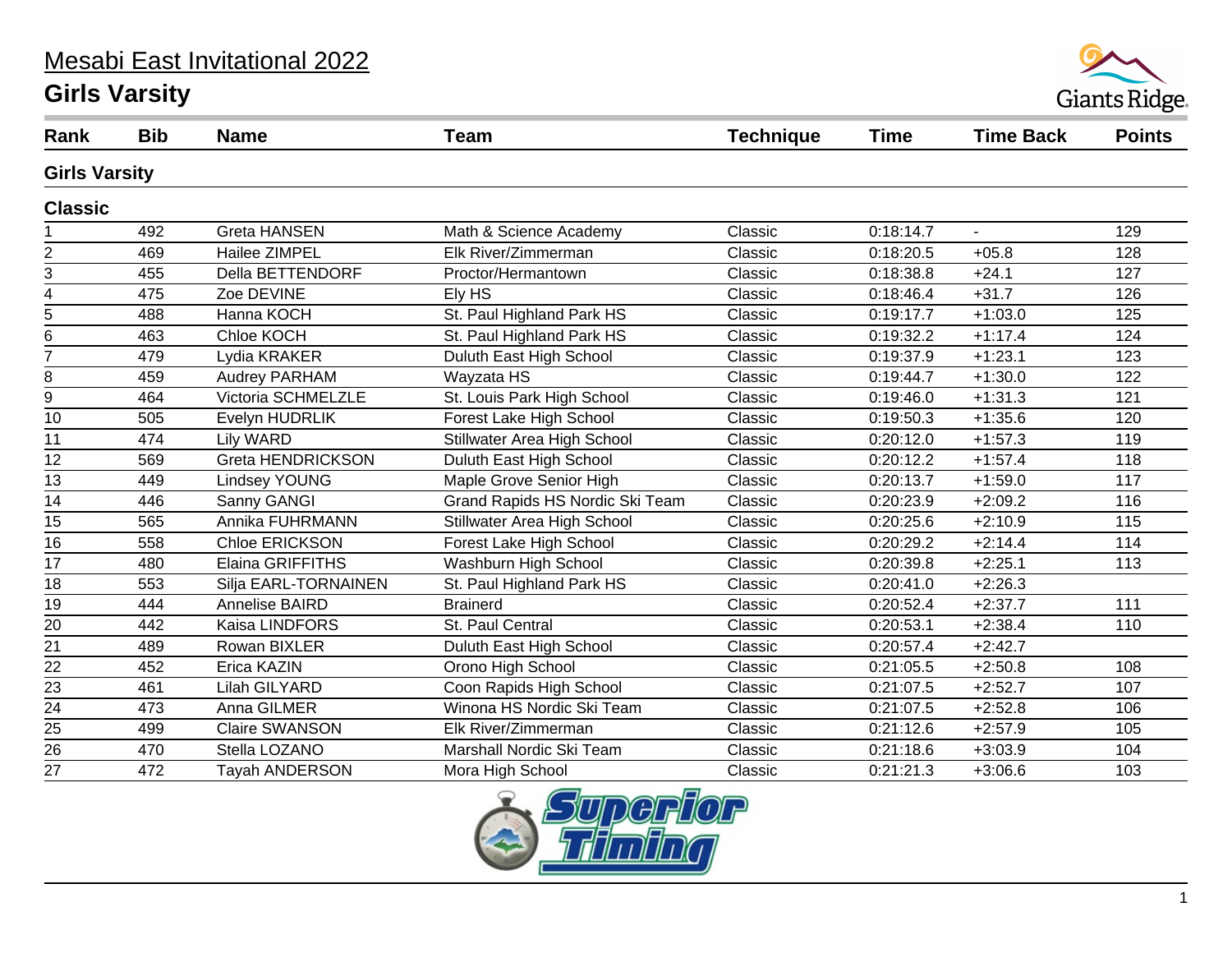

| Rank            | <b>Bib</b> | <b>Name</b>            | <b>Team</b>                      | <b>Technique</b> | <b>Time</b> | <b>Time Back</b> | <b>Points</b> |
|-----------------|------------|------------------------|----------------------------------|------------------|-------------|------------------|---------------|
| 28              | 486        | Stella POWELL          | Stillwater Area High School      | Classic          | 0:21:26.0   | $+3:11.3$        |               |
| $\overline{29}$ | 511        | Zoe WAGNER             | Washburn High School             | Classic          | 0:21:26.8   | $+3:12.1$        | 101           |
| 30              | 516        | <b>Sydney DURKIN</b>   | Ely HS                           | Classic          | 0:21:31.8   | $+3:17.1$        | 100           |
| $\overline{31}$ | 453        | Norah HUSHAGEN         | Forest Lake High School          | Classic          | 0:21:34.6   | $+3:19.9$        |               |
| 32              | 524        | Ava PIKE               | Winona HS Nordic Ski Team        | Classic          | 0:21:35.7   | $+3:21.0$        | 98            |
| $\overline{33}$ | 576        | Mia HOFFMANN           | Bemidji High School              | Classic          | 0:21:42.9   | $+3:28.2$        | 97            |
| $\overline{34}$ | 451        | Regan DEWITT           | Bemidji High School              | Classic          | 0:21:50.5   | $+3:35.8$        | 96            |
| 35              | 491        | Emma FREED             | Wayzata HS                       | Classic          | 0:21:53.9   | $+3:39.2$        | 95            |
| $\overline{36}$ | 466        | <b>Brynn MILLS</b>     | Mounds View                      | Classic          | 0:21:59.6   | $+3:44.9$        | 94            |
| $\overline{37}$ | 513        | Harmony TRACY          | Cloquet-Esko-Carlton             | Classic          | 0:22:00.0   | $+3:45.3$        | 93            |
| 38              | 483        | Keegan MCAULIFFE       | Marshall Nordic Ski Team         | Classic          | 0:22:06.9   | $+3:52.2$        | 92            |
| 39              | 509        | <b>Lily ERICKSON</b>   | Mora High School                 | Classic          | 0:22:08.5   | $+3:53.8$        | 91            |
| 40              | 547        | Madeline JAMES         | Wayzata HS                       | Classic          | 0:22:15.8   | $+4:01.1$        |               |
| 41              | 574        | Addie RYAN             | <b>Brainerd</b>                  | Classic          | 0:22:23.8   | $+4:09.1$        | 89            |
| 42              | 441        | <b>Grace MCCROMICK</b> | <b>Duluth Denfeld</b>            | Classic          | 0:22:24.2   | $+4:09.5$        | 88            |
| 43              | 438        | Abbie ISHAUG           | Moorhead High School             | Classic          | 0:22:26.0   | $+4:11.3$        | 87            |
| $\overline{44}$ | 494        | Rachel BETTENDORF      | Proctor/Hermantown               | Classic          | 0:22:28.5   | $+4:13.8$        | 86            |
| 45              | 478        | Maya TARNOWSKI         | Mahtomedi High School            | Classic          | 0:22:28.8   | $+4:14.1$        | 85            |
| $\frac{1}{46}$  | 496        | Ada JACKSON            | Grand Rapids HS Nordic Ski Team  | Classic          | 0:22:30.8   | $+4:16.1$        | 84            |
| $\overline{47}$ | 567        | Ayelel MEYEN           | St. Louis Park High School       | Classic          | 0:22:32.5   | $+4:17.8$        | 83            |
| $\overline{48}$ | 555        | Mia STARK              | Mesabi East Area Nordic Ski Team | Classic          | 0:22:34.9   | $+4:20.1$        | 82            |
| 49              | 443        | <b>Beth AHLIN</b>      | Little Falls High School         | Classic          | 0:22:35.1   | $+4:20.4$        | 81            |
| $\overline{50}$ | 537        | Flynn LEUGERS          | Washburn High School             | Classic          | 0:22:39.0   | $+4:24.3$        |               |
| 51              | 482        | Anna RENN              | Bemidji High School              | Classic          | 0:22:46.4   | $+4:31.7$        |               |
| $\overline{52}$ | 568        | Ava NELSON             | Moorhead High School             | Classic          | 0:22:48.4   | $+4:33.7$        | 78            |
| $\frac{53}{54}$ | 490        | <b>Margot DEROSIER</b> | Mounds View                      | Classic          | 0:22:53.1   | $+4:38.4$        | 77            |
|                 | 523        | <b>Allison RICE</b>    | <b>Brainerd</b>                  | Classic          | 0:22:57.0   | $+4:42.3$        |               |
| 55              | 460        | Aria PENG              | Math & Science Academy           | Classic          | 0:22:58.5   | $+4:43.8$        | 75            |
| $\overline{56}$ | 457        | Megan CHOPSKIE         | Cloquet-Esko-Carlton             | Classic          | 0:22:58.6   | $+4:43.9$        | 74            |
| $\overline{57}$ | 440        | <b>Violet STEIL</b>    | Sartell/Cathedral Nordic         | Classic          | 0:22:59.8   | $+4:45.1$        | 73            |

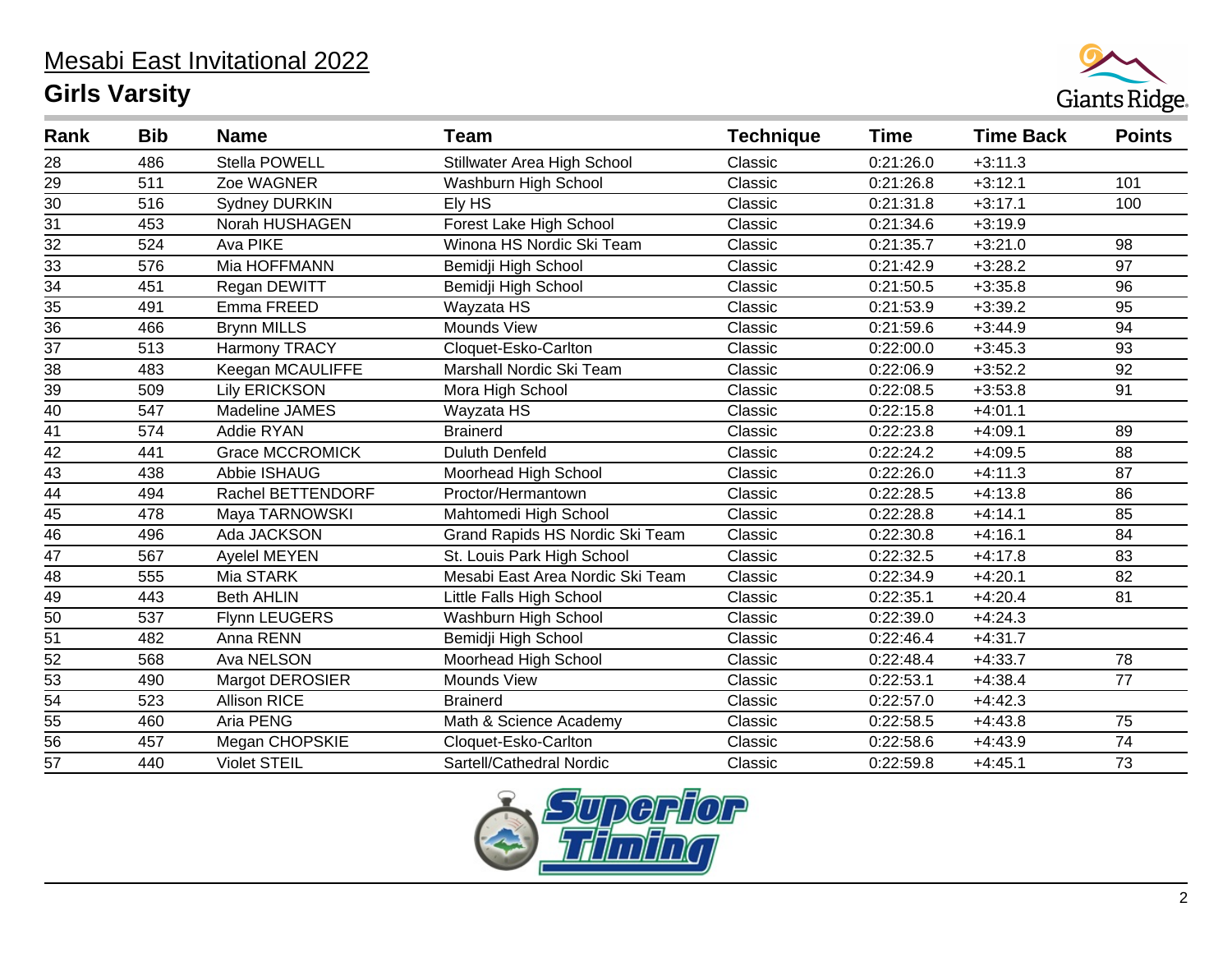

| Rank            | <b>Bib</b> | <b>Name</b>            | <b>Team</b>                       | <b>Technique</b> | Time      | <b>Time Back</b> | <b>Points</b> |
|-----------------|------------|------------------------|-----------------------------------|------------------|-----------|------------------|---------------|
| 58              | 448        | <b>Ginger ANDERSON</b> | Roseville Area High School Nordic | Classic          | 0:23:09.6 | $+4:54.9$        | 72            |
| 59              | 497        | Clare SWANSON          | St. Paul Central                  | Classic          | 0:23:11.7 | $+4:57.0$        | 71            |
| 60              | 462        | Kira WOLF              | Detroit Lakes High School         | Classic          | 0:23:11.8 | $+4:57.1$        | 70            |
| 61              | 549        | Madalyn DOCKENDORF     | Sartell/Cathedral Nordic          | Classic          | 0:23:12.5 | $+4:57.8$        | 69            |
| 62              | 551        | <b>Emmarie RABY</b>    | Minnetonka High School            | Classic          | 0:23:20.0 | $+5:05.3$        | 68            |
| 63              | 562        | Katie NORTON-BOWER     | St. Paul Central                  | Classic          | 0:23:27.1 | $+5:12.4$        |               |
| 64              | 534        | <b>Bobbi NICHOLS</b>   | Alexandria Area High School       | Classic          | 0:23:28.5 | $+5:13.8$        | 66            |
| 65              | 520        | <b>Greta WEEKS</b>     | Minnetonka High School            | Classic          | 0:23:30.2 | $+5:15.4$        | 65            |
| 66              | 559        | Anneliese MOE          | Mora High School                  | Classic          | 0:23:39.3 | $+5:24.6$        |               |
| 67              | 560        | Miranda LINDAMAN       | Winona HS Nordic Ski Team         | Classic          | 0:23:43.4 | $+5:28.7$        |               |
| 68              | 458        | Julia BABINEAU         | Andover High School               | Classic          | 0:23:51.3 | $+5:36.6$        | 62            |
| 69              | 484        | Samantha MERMELSTEIN   | Roseville Area High School Nordic | Classic          | 0:23:52.1 | $+5:37.3$        | 61            |
| 70              | 515        | Addie MONDLOCH         | Sartell/Cathedral Nordic          | Classic          | 0:23:52.9 | $+5:38.2$        |               |
| $\overline{71}$ | 573        | Karen NAKAMURA         | Math & Science Academy            | Classic          | 0:23:55.2 | $+5:40.4$        |               |
| $\overline{72}$ | 544        | Maija ROURKE           | Ishpeming Ski Club                | Classic          | 0:24:08.1 | $+5:53.4$        | 58            |
| $\overline{73}$ | 531        | Lauren SWANSON         | Elk River/Zimmerman               | Classic          | 0:24:08.9 | $+5:54.1$        |               |
| $\overline{74}$ | 500        | Martine REDSHAW        | TH/CC                             | Classic          | 0:24:23.6 | $+6:08.9$        | 56            |
| $\overline{75}$ | 506        | Abi LINDQUIST          | Simley High School                | Classic          | 0:24:26.6 | $+6:11.9$        | 55            |
| 76              | 450        | <b>Kirstin KING</b>    | Spring Lake Park/St Anthony HS    | Classic          | 0:24:27.1 | $+6:12.3$        | 54            |
| $\overline{77}$ | 504        | Lauren SWANSON         | Spring Lake Park/St Anthony HS    | Classic          | 0:24:35.0 | $+6:20.2$        | 53            |
| $\overline{78}$ | 548        | Maddie DORNFELD        | <b>Mounds View</b>                | Classic          | 0:24:36.6 | $+6:21.9$        |               |
| $\overline{79}$ | 501        | Cassidy JUDY           | Hayward                           | Classic          | 0:24:39.4 | $+6:24.7$        | 51            |
| 80              | 572        | <b>Lizzie VAN HEES</b> | Marshall Nordic Ski Team          | Classic          | 0:24:39.5 | $+6:24.8$        |               |
| 81              | 571        | Cece CHMELIK           | TH/CC                             | Classic          | 0:24:46.8 | $+6:32.1$        | 49            |
| $\overline{82}$ | 485        | Lauren HUBER           | Alexandria Area High School       | Classic          | 0:24:57.1 | $+6:42.4$        | 48            |
| $\overline{83}$ | 517        | Siri OVERTURF          | Moorhead High School              | Classic          | 0:24:59.2 | $+6:44.5$        |               |
| 84              | 445        | <b>Elodie MALHERBE</b> | Superiorland Ski Club             | Classic          | 0:25:01.1 | $+6:46.4$        | 46            |
| 85              | 468        | <b>Dulce BAKKER</b>    | Alexandria Area High School       | Classic          | 0:25:03.1 | $+6:48.4$        |               |
| $\overline{86}$ | 529        | Margo NISKANEN         | Mora High School                  | Classic          | 0:25:05.0 | $+6:50.3$        |               |
| $\overline{87}$ | 439        | <b>Ellyn ENGELS</b>    | Lakeville Nordic                  | Classic          | 0:25:05.9 | $+6:51.2$        | 43            |

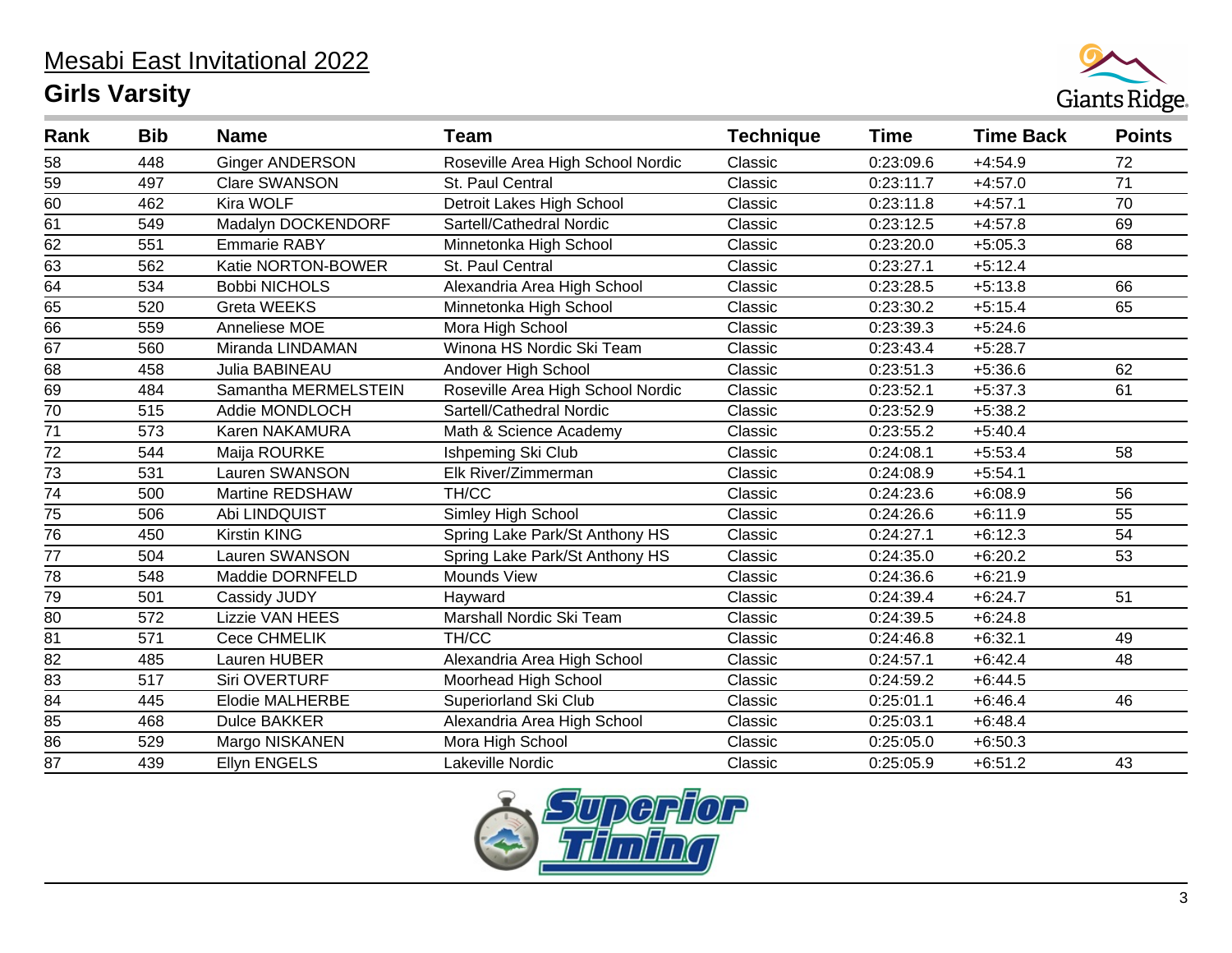

| Rank             | <b>Bib</b> | <b>Name</b>             | <b>Team</b>                       | <b>Technique</b> | Time      | <b>Time Back</b> | <b>Points</b> |
|------------------|------------|-------------------------|-----------------------------------|------------------|-----------|------------------|---------------|
| 88               | 454        | Madie BYSTROM           | White Bear Lake Area Schools      | Classic          | 0:25:06.2 | $+6:51.5$        | 42            |
| 89               | 456        | Lindsay BARIBEAU        | Mesabi East Area Nordic Ski Team  | Classic          | 0:25:30.5 | $+7:15.8$        | 41            |
| 90               | 447        | Elise PUDWILL           | Minnetonka High School            | Classic          | 0:25:35.5 | $+7:20.8$        |               |
| 91               | 577        | Amelia ALLEN            | Cloquet-Esko-Carlton              | Classic          | 0:25:38.6 | $+7:23.9$        |               |
| $\overline{92}$  | 522        | Irene BAKKE             | White Bear Lake Area Schools      | Classic          | 0:25:50.1 | $+7:35.4$        | 38            |
| $\overline{93}$  | 546        | Cedar OHLHAUSER         | Ely HS                            | Classic          | 0:25:59.8 | $+7:45.1$        |               |
| $\overline{94}$  | 518        | Livia ISAACS            | Maple Grove Senior High           | Classic          | 0:26:13.1 | $+7:58.4$        | 36            |
| 95               | 542        | Caroline RINGSMUTH      | Maple Grove Senior High           | Classic          | 0:26:17.6 | $+8:02.9$        |               |
| $\overline{96}$  | 477        | <b>Addison BUCHANAN</b> | Sauk Rapids-Rice Nordic Ski Team  | Classic          | 0:26:22.4 | $+8:07.7$        | 34            |
| $\overline{97}$  | 495        | <b>Claire ERB</b>       | Orono High School                 | Classic          | 0:26:25.6 | $+8:10.9$        | 33            |
| 98               | 514        | Madi GERDES             | Detroit Lakes High School         | Classic          | 0:26:28.0 | $+8:13.3$        | 32            |
| 99               | 507        | Ahlea MOUSER            | Fergus Falls High School          | Classic          | 0:26:32.4 | $+8:17.7$        | 31            |
| 100              | 550        | <b>Alexis WELLMAN</b>   | Fergus Falls High School          | Classic          | 0:26:36.9 | $+8:22.1$        | 30            |
| 101              | 564        | Campbell AMUNDSON       | Proctor/Hermantown                | Classic          | 0:26:41.8 | $+8:27.1$        |               |
| 102              | 527        | Ellie JOHNSON           | Simley High School                | Classic          | 0:26:49.9 | $+8:35.2$        | 28            |
| 103              | 467        | <b>Arlie KAPAUN</b>     | <b>Tartan High School</b>         | Classic          | 0:26:50.5 | $+8:35.8$        | 27            |
| 104              | 539        | <b>Emily TIMM</b>       | Grand Rapids HS Nordic Ski Team   | Classic          | 0:26:54.3 | $+8:39.6$        |               |
| 105              | 541        | <b>Lily ANDERSON</b>    | <b>Duluth Denfeld</b>             | Classic          | 0:26:54.8 | $+8:40.1$        | 25            |
| 106              | 561        | Stella ORDAHL           | Benilde-St. Margaret's            | Classic          | 0:26:55.3 | $+8:40.5$        | 24            |
| 107              | 503        | <b>Iris JENSEN</b>      | <b>TrekNorth High School</b>      | Classic          | 0:26:57.5 | $+8:42.8$        | 23            |
| 108              | 556        | Gianna DEMO             | Lakeville Nordic                  | Classic          | 0:27:11.1 | $+8:56.3$        | 22            |
| 109              | 508        | <b>Greta LINER</b>      | Mahtomedi High School             | Classic          | 0:27:16.3 | $+9:01.6$        | 21            |
| 110              | 493        | <b>Grace HELLEGERS</b>  | Andover High School               | Classic          | 0:27:25.5 | $+9:10.8$        | 20            |
| 111              | 476        | <b>Emmie LARSON</b>     | <b>Willmar Public Schools</b>     | Classic          | 0:27:34.3 | $+9:19.6$        | 19            |
| 112              | 512        | Kate KOCHER             | Lakeville Nordic                  | Classic          | 0:27:38.6 | $+9:23.9$        |               |
| $113$            | 538        | Dinkenesh COLTVET       | Roseville Area High School Nordic | Classic          | 0:27:48.2 | $+9:33.5$        |               |
| 114              | 557        | Claire ZUPKO            | Little Falls High School          | Classic          | 0:27:49.8 | $+9:35.1$        | 16            |
| 115              | 471        | Hannah SCHARNBERG       | Fergus Falls High School          | Classic          | 0:27:58.1 | $+9:43.4$        |               |
| 116              | 510        | <b>Isabelle SEGLER</b>  | Little Falls High School          | Classic          | 0:28:11.4 | $+9:56.6$        |               |
| $\overline{117}$ | 528        | Aselya GULLICKSON       | South St. Paul Nordic             | Classic          | 0:28:36.1 | $+10:21.4$       | 13            |